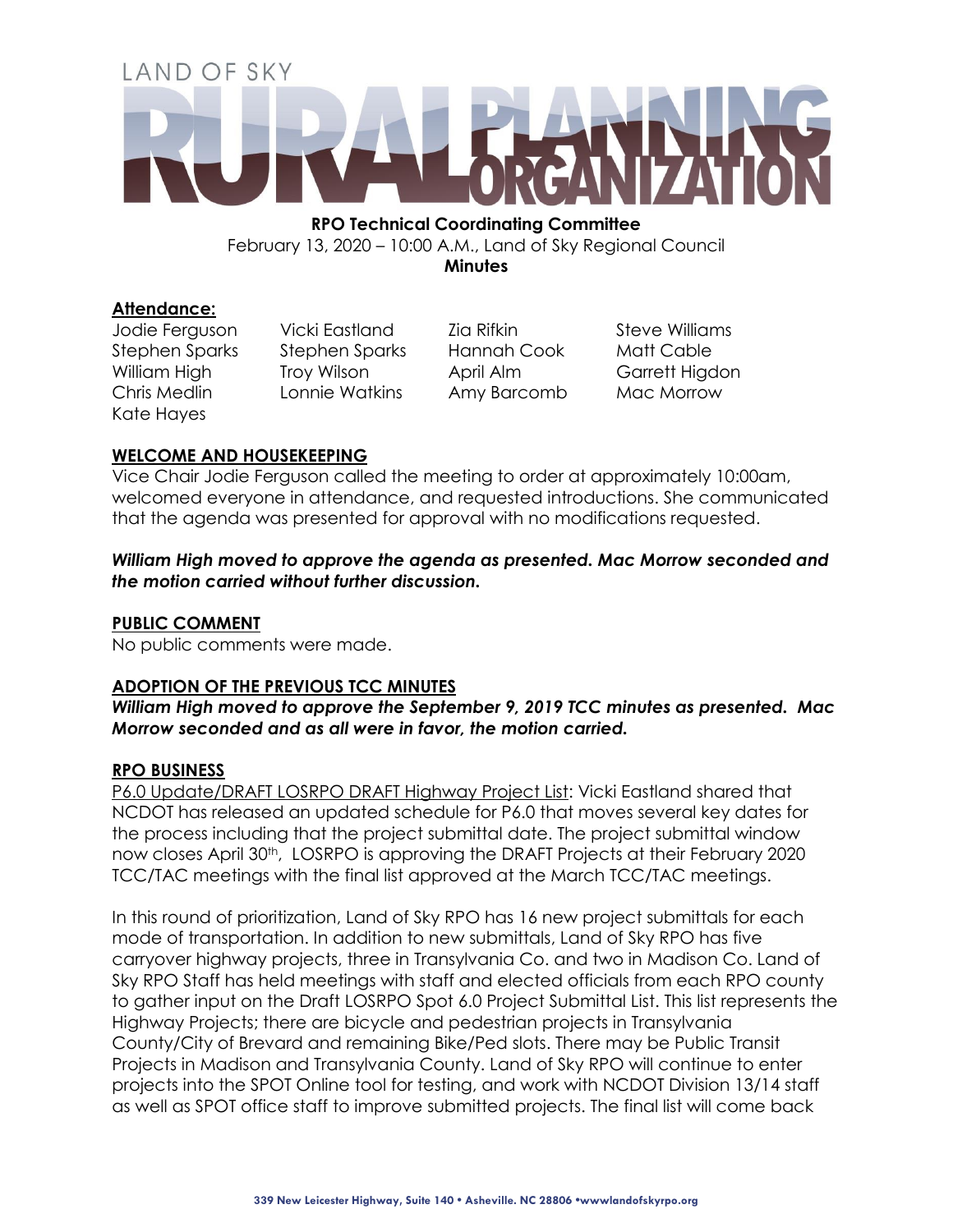before the TCC/TAC at the March meetings. The Draft LOSRPO P6.0 Highway Project list can be viewed at [http://landofskyrpo.org/wp-content/uploads/2020/02/LOSRPO-](http://landofskyrpo.org/wp-content/uploads/2020/02/LOSRPO-DRAFT-Submittal-List.pdf)[DRAFT-Submittal-List.pdf.](http://landofskyrpo.org/wp-content/uploads/2020/02/LOSRPO-DRAFT-Submittal-List.pdf)

# *William High moved to recommend the Draft Highway Project List submittal to the LOSRPO TAC for consideration of approval. Amy Barcomb seconded and the motion carried upon a vote.*

Draft LOSRPO Planning Work Program (PWP): Vicki Eastland shared the draft FY 2020/2021 LOSRPO PWP with the TCC. She noted most of the projects are ongoing including the CTP update in Transylvania Co. She also reviewed new projects planned for FY20/21 including potentially beginning the CTP update in Madison Co. Additionally, the PWP allocates funding for staff support including working with transit providers and working with the MPO for the update of the rural areas of Buncombe and Haywood Counties.

## *Steve Williams moved to recommend the LOSRPO PWP for FY2020/2021 to the TAC for consideration of approval. April Alm seconded and the motion carried without further discussion.*

LOSRPO 2020 Meeting Schedule: Vicki Eastland shared that during calendar year 2020, meeting cycles are planned for February, March, June and August with the TCC meeting on the second Thursday of each meeting month and the TAC meeting on the fourth Thursday. Additionally, a joint meeting of the TCC and TAC is planned for November 19, 2020. Vicki Eastland noted that the June meeting cycle could potentially be canceled if no revisions are necessary to the PWP.

### *Informational only- no action required.*

Elect New LOSRPO TCC Chair and Vice Chair: Vicki Eastland shared that because LOSRPO TCC Chair Forrest Gilliam is no longer with Madison County. The TCC needs to hold an election of officers. At their last election of officers, the TCC elected Forrest Gilliam, Madison County as Chair and Jodie Ferguson, Haywood County as Vice-Chair. The term is two years with the ability to serve two consecutive terms. Vicki Eastland opened the floor for nominations of the TCC's officers.

Jodie Ferguson communicated that she would be willing to continue as Vice Chair. William High shared his willingness to volunteer for the Chair position.

# *Steve Williams moved to install William High as the TCC Chair. Amy Barcomb seconded and the motion carried upon a vote.*

Presentation: NC Moves 2050 Plan Update: The NC MOVES 2050 Plan is the required statewide transportation plan update. The previous plan was called, "the 2040 Plan" The purpose of the plan is to establish a long-term transportation vision for NC and an outline of specific goals and strategies for how that vision would be achieved. The plan takes into consideration current and future growth, funding and technologies to develop a transportation plan that would be efficient and reliable.

# *Informational item only- no action required.*